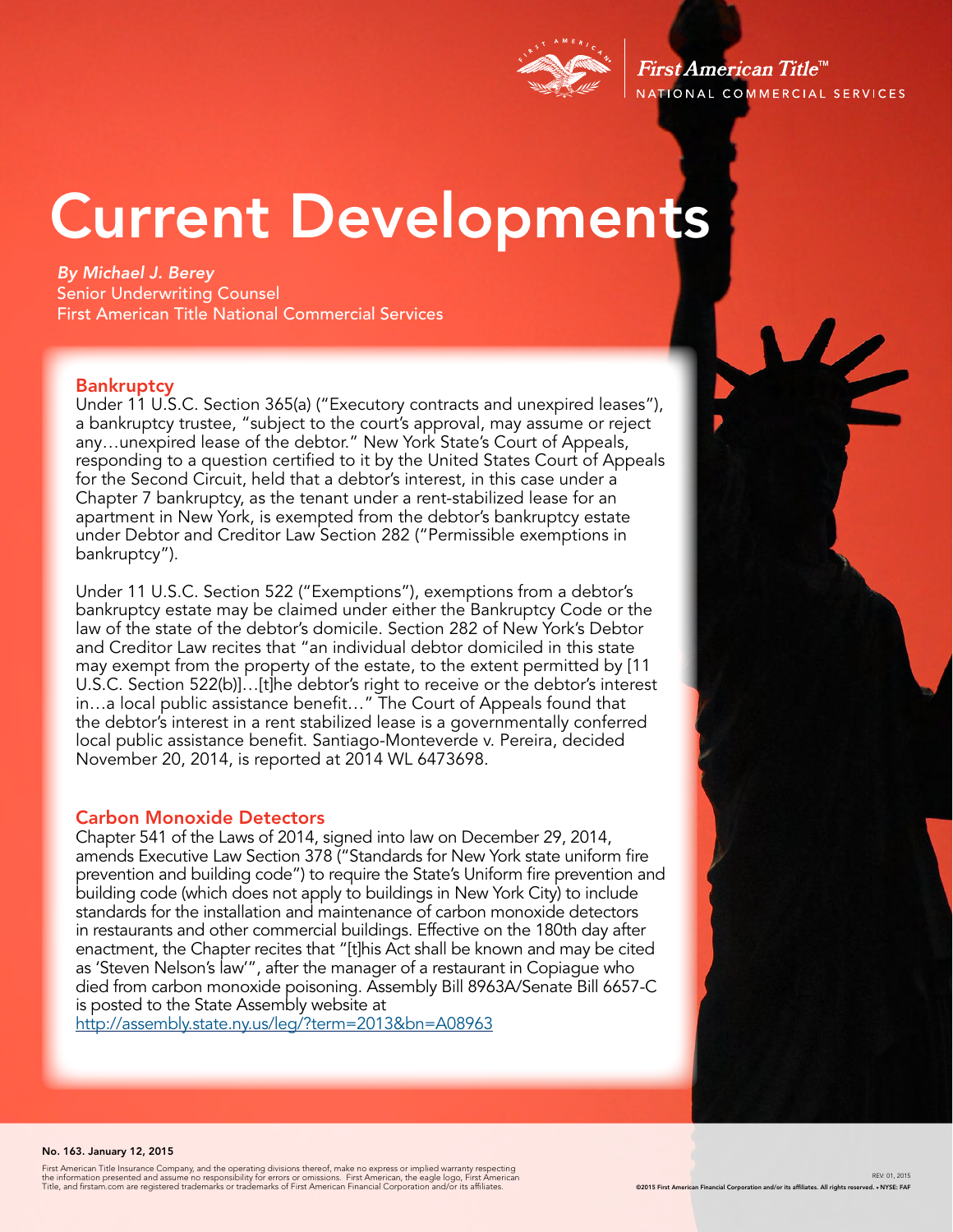#### Condominiums

New York State Department of Law's Real Estate Finance Bureau issued a Memorandum dated December 3, 2014 captioned "Submission of Building Plans in Electronic Format in Lieu of Paper." It states that "[e]ffective immediately, the DOL will accept digital copies of proposed or approved building plans in lieu of paper copies at the time of plan submission…The attorney for sponsor should include a statement in the Attorney Transmittal Letter that the building plans have been provided electronically and include an 'Encl.' notation at the bottom of the letter. The Encl. notation should also state whether the plans were provided via CD-ROM, USB flash drive, [or] external USB hard drive." The Memorandum, which further states that the Department "reserves the right to request paper copies of the building plans at any time during plan review", is posted at http://www.ag.ny.gov/sites/default/files/pdfs/bureaus/real\_estate\_finance/Effective-memos/12.3.2014%20 Electronic%20Copies%20of%20Building%20Plans.pdf

#### Contracts of Sale

A contract for the sale of three parcels provided that the properties would be sold to Plaintiff if Plaintiff satisfied two liens on the properties. The Supreme Court, Queens County, granted Defendant's motion to dismiss the complaint in an Action for specific performance and to cancel the filed notices of pendency. The Appellate Division, Second Department, affirming the ruling of the lower court, held that Plaintiff had failed to state a cause of action. The parties had entered into an option contract; because Plaintiff did not satisfy the liens, the option contract did not ripen into an enforceable bilateral contract. Pfeifer v. Groisman, decided December 3, 2014, is reported at 2014 WL 6778609.

### Contracts of Sale

Plaintiff entered into a contract to purchase two properties in Manhattan from Defendant Broche. Before closing under that contract, Broche signed a contract to sell the same properties to Property 215 LLC, and they were conveyed to Property 51 LLC, the assignee of Property 215 LLC. Plaintiff commenced an Action against Broche for specific performance and against Property 215 LLC and Property 51 LLC for damages for tortious interference with the Plaintiff's contract. The Supreme Court, New York County, granted partial summary judgment against Broche for specific performance and ordered a hearing on an abatement of the purchase price. Plaintiff's tortious interference claim was referred to a special referee. The Appellate Division, First Department, affirming the rulings of the lower court, held that Property 215 LLC was liable for damages for its tortious interference with Plaintiff's contract despite having assigned its contract to Property 51 LLC. Panasia Estate, Inc. v. Broche, decided November 13, 2014, is reported at 122 A.D.3d 454 and 2014 WL 5856915.

### Contracts of Sale/Statute of Frauds

Plaintiffs property was being sold at auction online. Defendant, which was the highest bidder, delivered to the auctioneer an executed bidding package, including the then required down payment. However, on delivery by the auctioneer of a contract of sale, Defendant refused to execute the contract and return it with the balance of the down payment. Plaintiff sued for specific performance or, alternatively, for damages for breach of contract. The Supreme Court, Sullivan County, granted Defendant's motion to dismiss the complaint because there was no agreement satisfying the statute of frauds, and the Appellate Division, Third Department, affirmed.

To satisfy the statute of frauds, under subsection 2 of General Obligations Law Section 5-703 ("Conveyances and contracts concerning real property required to be in writing"), there must be a "contract or some note or memorandum thereof, expressing the consideration, [which] is in writing, subscribed by the party to be charged, or by his lawful agent thereunto authorized in writing." To satisfy that requirement, according to the Appellate Division, "the memorandum 'must designate all parties, identify and describe the subject matter and state all of the essential terms of a complete agreement.'" [citations omitted] In this case, the writings prior to the delivery to Defendant of the contract of sale did not identify the selling party; therefore they did not include all of the essential terms of a contract of sale.

*Current Developments* | First American Title National Commercial Services | No. 163. January 12, 2015 **Page 2** Page 2

reprinted without written permission obtained in advance from First American Title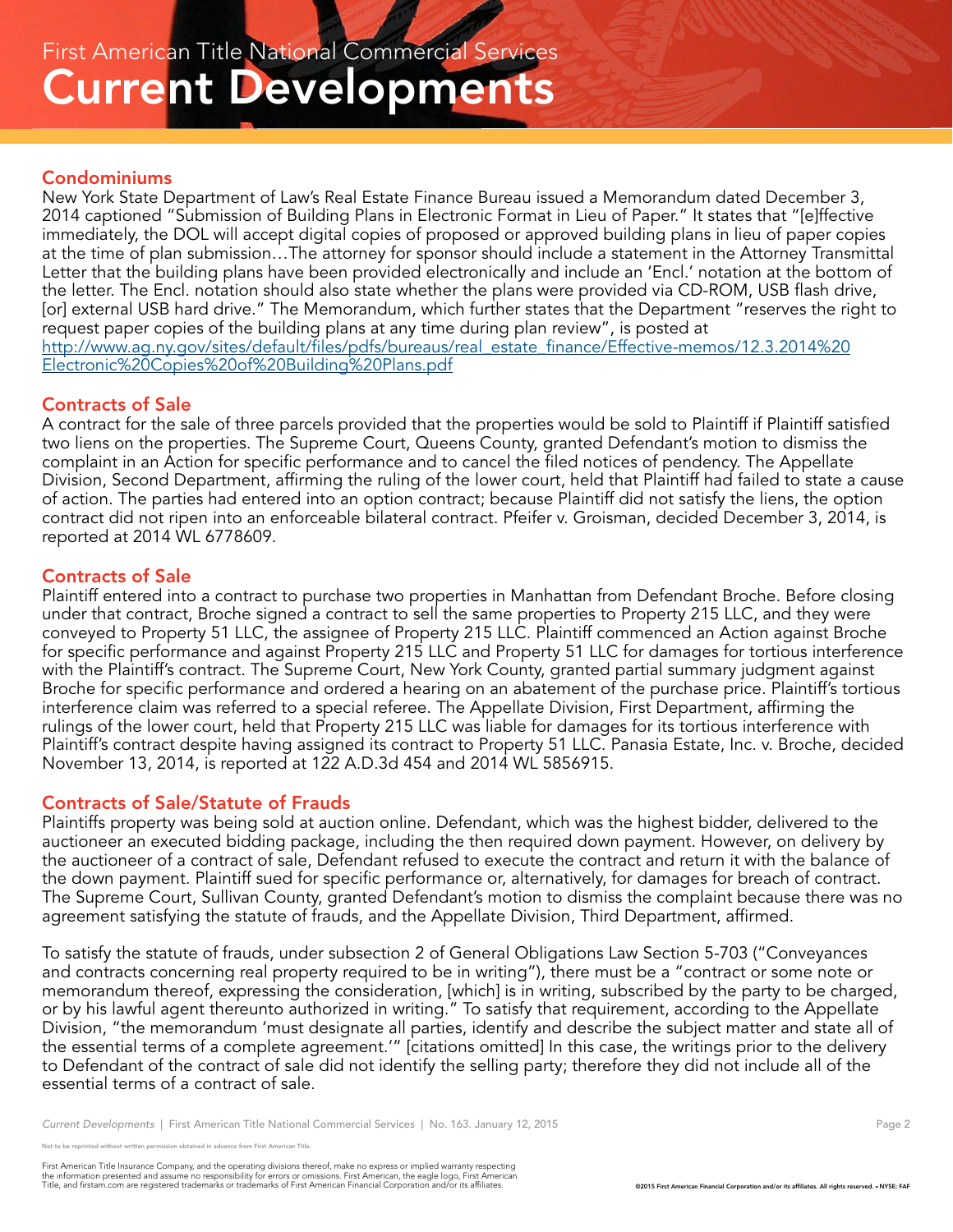Plaintiff could not rely on the part performance exception to the statute of frauds in GOL Section 5-703(4). There being other bidders, "plaintiff's actions in proceeding with the auction were not unequivocally referable to a consummated agreement with defendant, but are explainable as one preliminary step toward forming a contract with some bidder in the future." Post Hill, LLC v. E. Tetz & Sons, Inc., decided November 20, 2014, is reported at 122 A.D.3d 1126 and 2014 WL 6475131.

#### Indian Lands

An Action was commenced to foreclose a mechanic's lien against the Lewiston Golf Course Corporation ("Lewiston Golf"), an indirect, wholly owned subsidiary of the Seneca Nation of Indians, a federally recognized Indian Tribe. The Defendants moved to dismiss the complaint, claiming that Lewiston Golf was protected by the sovereign immunity afforded the Seneca Nation. The Supreme Court, Niagara County, denied the motion, holding that Lewiston Golf was not an "arm" of the Seneca Nation. The Appellate Division, Fourth Department, affirmed, and granted Lewiston Golf leave to appeal, certifying the question of whether the Appellate Division's ruling as to sovereign immunity was proper. The Court of Appeals answered the certified question in the affirmative and affirmed the Order of the Appellate Division. The Seneca Nation did not own the property, and a suit against Lewiston Golf "will not impact the Seneca Nation's fiscal resources." According to the Court of Appeals, "[h]ere, the financial obligations were assumed by Lewiston Golf and any liability insurer, not by the Seneca Nation…If a judgment against a corporation created by an Indian tribe will not reach the tribe's assets, because the corporation lacks 'the power to bind or obligate the funds of the tribe' [citation omitted], then the corporation is not an 'arm' of the tribe." Sue/Perior Concrete and Paving, Inc. v. Lewiston Golf Course Corporation, decided November 25, 2014, is reported at 2014 WL 6633546.

#### Lien Law

Under Lien Law Section 9 ("Contents of lien"), a mechanic's lien "shall state…2. The name of the owner of the real property against whose interest therein a lien is claimed…" Section 9 also states that "[a] failure to state the name of the true owner…or a misdescription of the true owner, shall not affect the validity of the lien." Lien Law Section 12-1 ("Amendment") allows a court, "in a proper case...[to] make an order amending a notice of lien... nunc pro tunc" unless the amendment prejudices "an existing lienor, mortgagee or purchaser in good faith, as the case may be."

Although a mechanic's lien was filed against Fawn Builders, Inc. ("Fawn Builders"), the property against which the lien was filed had been conveyed by Fawn Builders for no consideration to Rigano, its sole shareholder. Rigano moved for an Order discharging the mechanic's lien for misidentifying the name of the property's true owner. The lienor moved to have the lien amended. The Supreme Court, Westchester County, issued an Order discharging the mechanic's lien and the Appellate Division, Second Department, affirmed, holding that "a misidentification of the true owner is a jurisdictional defect which cannot be cured by an amendment nunc pro tunc." The Court of Appeals reversed, holding that the defect was in this instance "a misdescription and not a misidentification" of the name of the true owner. According to the Court of Appeals:

"Here, the true owner Rigano, and the listed owner, Fawn Builders, are closely related, as the deed to the property made clear. Rigano and Fawn Builders had the same interest and control over the property in question – Rigano owned 100% of Fawn Builders…Further, Rigano had notice of the lien because he shares an address with Fawn Builders. Naming Fawn Builders gives, at the very least, inquiry notice to the public that there is a lien on the property, and a correct address to contact the true owner. And Rigano, who appears to have consented to a substantial majority of the work done on the property, signing as an individual and for Fawn Builders as its one and only shareholder, understood that a lien could be placed on the property upon a failure to pay for the work. This notice of lien would not have caught Rigano off guard. Finally, no third-party purchaser was or would be prejudiced by this amendment."

*Current Developments* | First American Title National Commercial Services | No. 163. January 12, 2015 **Page 3** Page 3

eprinted without written permission obtained in advance from First American Title.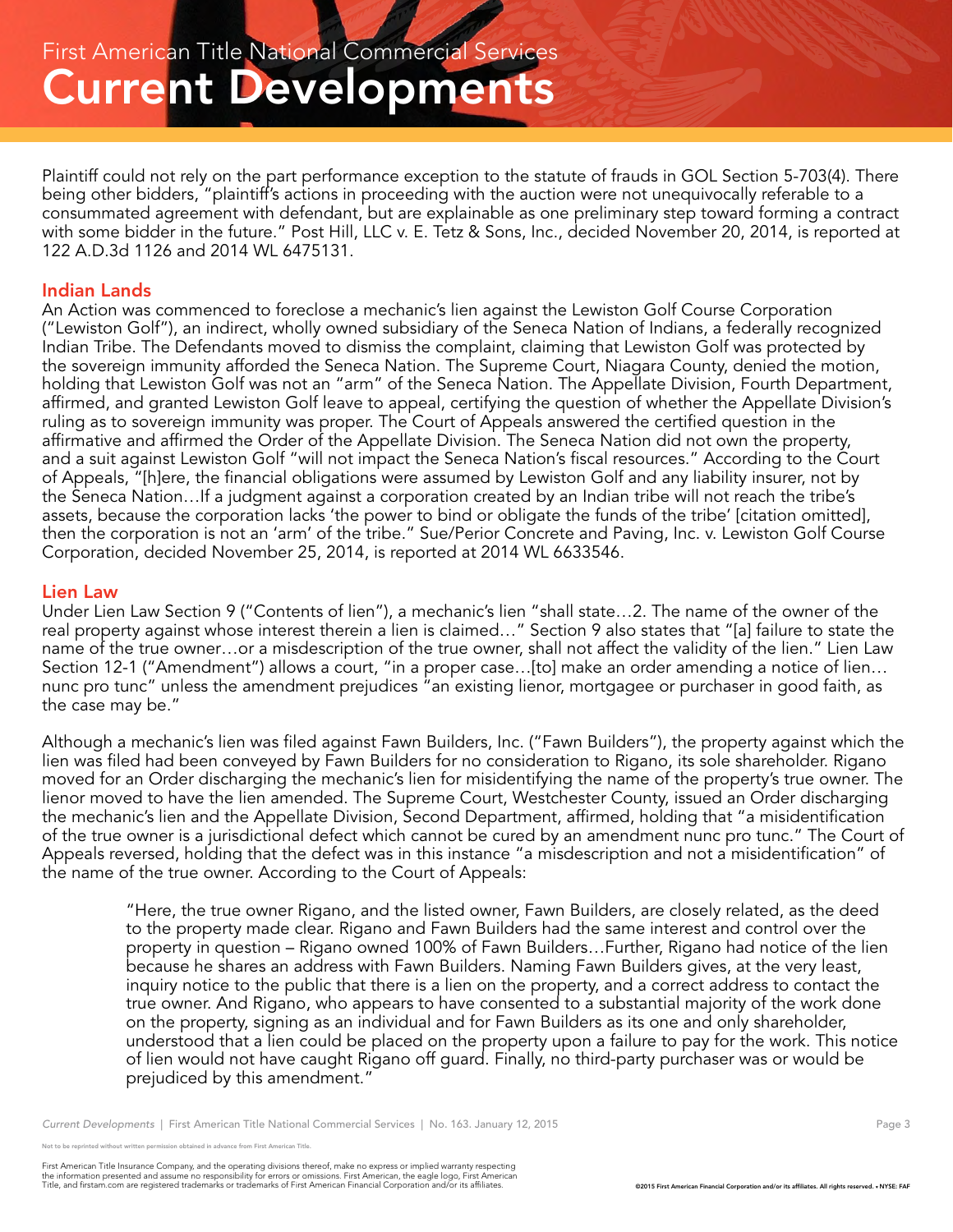Rigano v. Vibar Construction, Inc., decided December 16, 2014, is reported at 2014 WL7069379.

#### Lien Law

Lien Law Section 22 ("Building loan contract") requires that a building loan contract be filed on or before the date of the recording of the related building loan mortgage. "If not so filed, the interest of each party to such contract in the real property affected thereby is subject to the lien and claim of a person who shall thereafter file" a mechanic's lien. The priority of a building loan mortgage over later filed mechanics' liens may be impaired by this "subordination penalty".

A building loan contract was filed in 2008, thirteen days after the related building loan mortgage was recorded. A mechanic's lien was filed against the mortgaged property on July 23, 2013 for allegedly unpaid architectural and design services. The mortgage was foreclosed; on February 1, 2013, the mortgagee ("Archer") was the successful bidder. The mechanic's lienor ("Corporate Design") was not a party to the mortgage foreclosure, its lien having been filed after the notice of pendency was filed. Corporate Design commenced an Action to foreclose its mechanic's lien, claiming that Archer's mortgage was subject to the subordination penalty for the failure to strictly comply with the filing requirement of Section 22.

In the proceeding to foreclose the mechanic's lien, the Supreme Court, Queens County, granted Archer's motion to dismiss as to it, and the Court directed the County Clerk to cancel the notice of pendency. According to the Court:

"…imposition of the subordination penalty on defendant Archer herein, to alter the order of record priority so as to allow plaintiff to seek foreclosure of its mechanic's lien, would not promote the legislative purpose of Lien Law Section 22. Plaintiff indicates in its mechanic's lien that the first item of work was not performed until May 31, 2011, which date is three years after defendant Archer made its Lien Law Section 22 filing. Plaintiff makes no allegation that notwithstanding it performed the work three years later, it actually was retained to perform the architectural work during the thirteen-day gap period. Under such circumstances, it would be unjust to impose the subordination penalty upon defendant Archer…"

Corporate Design of America, P.C. v. Jako Realty Group LLC, decided November 3, 2014, is reported at 2014 NY Slip Op 33179.

#### **Mortgages**

JPMorgan Chase Bank, N.A., as successor by merger to Washington Mutual Bank, F.A., commenced an Action in 2012 seeking an Order which would, in effect, require the Suffolk County Clerk to record a mortgage executed in 2005, the original of which was lost or destroyed. The Supreme Court, Suffolk County, granted the Defendantmortgagor's motion to dismiss the complaint, holding that the Action was time-barred under the six-year statute of limitations for "an action for which no limitation is specifically prescribed by law" in Civil Practice Laws and Rules Section 213(1). Plaintiff asserted that the ten-year limitations period under CPLR Section 212(a) for actions to quiet title to real property should apply. The Appellate Division, Second Department, agreed that this was not an action to quiet title. However, as a valid cause of action was not stated, the applicable limitation period could not be determined. The complaint did not allege that a copy of the mortgage was valid on its face, which is "a necessary element of a cause of action to compel a county clerk to record a mortgage." For the failure to state a cause of action, the lower court should have dismissed the complaint. JPMorgan Chase Bank, N.A. v. Mbanefo, decided December 3, 2014, is reported at 2014 WL 6780577.

#### **Mortgages**

Under subsection "1" of Real Property Actions and Proceedings Law Section 1307 ("Duty to maintain foreclosed property"), [a] plaintiff in a mortgage foreclosure action who obtains a judgment of foreclosure and sale… involving residential property…that is vacant, or becomes vacant after the issuance of such judgment, or

eprinted without written permission obtained in advance from First American Title.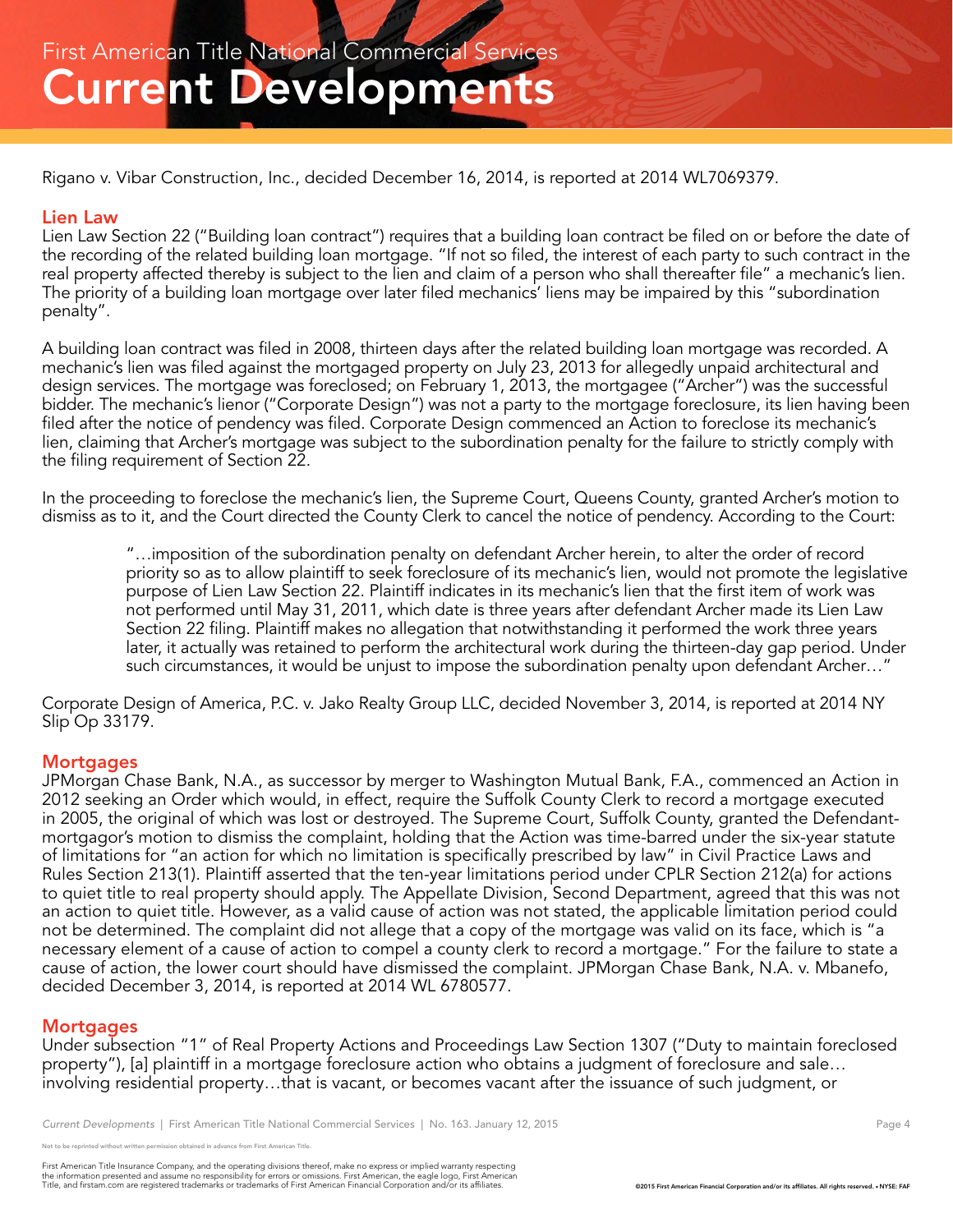is abandoned by the mortgagor but occupied by a tenant…shall maintain such property until such time as ownership has been transferred through the closing of title in foreclosure, or other disposition, and the deed for such property has been duly recorded…"

A fire at property encumbered by a mortgage being foreclosed by Defendant Bank of New York Mellon ("BNY") resulted in the deaths of the Plaintiff's decedent and other occupants of the property. An Action for negligence was brought BNY and the record owner of the property, alleging that if the Defendants had adequately maintained the property Plaintiff's decedent's death could have been avoided. The complaint further alleged that BNY knew the record owner had abandoned the property and that the property was in disrepair and a fire hazard. BNY countered that it had no duty to maintain the property, and it moved to dismiss. The Supreme Court, Bronx County, granted the motion but the Appellate Division, First Department, reversed. The Appellate Division held that the complaint adequately pleaded a claim against BNY under RPAPL Section 1307(1) and that the evidence submitted by BNY did not establish as a matter of law that the property was not abandoned. Lezama v. Cedano, decided July 17, 2014, is reported at 119 A.D.3d 479 and 991 N.Y.S.2d 32.

#### Mortgage Foreclosures

In the foreclosure of a mortgage against property held of record by Defendant and her now deceased husband as joint tenants with rights of survivorship, Defendant opposed the foreclosing Plaintiff's motion for summary judgment, claiming that the Plaintiff failed to join her, as the Executrix of her husband's estate, as a necessary party to the foreclosure. The Supreme Court, Suffolk County, granted Plaintiff's motion for summary judgment. According to the Court, "[t]he estate of [the Defendant's] deceased husband…is not a necessary party since his interest in the subject premises passed by operation [of law] upon his death to his joint tenant with survivorship rights, namely [the Defendant], and the plaintiff has no [sic] pleaded claims against the deceased obligor/ mortgagor", such as for a deficiency judgment against decedent as an obligor under the mortgage note or as a guarantor. Wells Fargo Bank, N.A. v. Cerotano, decided December 9, 2014, is reported at 45 Misc.3d 1226 and 2014 WL 6912862.

#### Mortgage Foreclosures

A referee, appointed in the foreclosure of a mortgage on property for which subdivision approval into a thirty lot residential subdivision was issued, reported that the property should be sold as one parcel. Defendants countered that separate sales of each lot would result in a higher price. The Supreme Court, Suffolk County, granted the Plaintiff's motion to confirm the referee's report. According to the Court, "[t]he fact that the single parcel is comprised of multiple lots…neither requires nor warrants individual sales of each separate tax lot. [citation omitted] Moreover, the defendant's estimation that individual sales will garner a higher aggregate purchase price is unaccompanied by any estimation of the price a single sale of the entire parcel may bring." Darby Group Companies, Inc. v. Wulforst Acquisition, LLC, decided November 20, 2014, is reported at 45 Misc.3d 1222 and 2014 WL 6755964.

#### Nassau County Recordings/Tax Lot Verification

The Office of the Nassau County Clerk has issued the following Notice:

"Due to the implementation of the Department of Assessment's Tax Map certification requirement, effective Wednesday, January 14, 2015, all deeds, mortgages, satisfactions, assignments, and consolidations must have their Section, Block and Lot verified with the Department of Assessment prior to presenting the instrument for recording in the Clerk's office. Instruments presented without the Department of Assessment certification page cannot be accepted for recording.

"Please direct all inquiries regarding this requirement to the Department of Assessment."

eprinted without written permission obtained in advance from First American Title.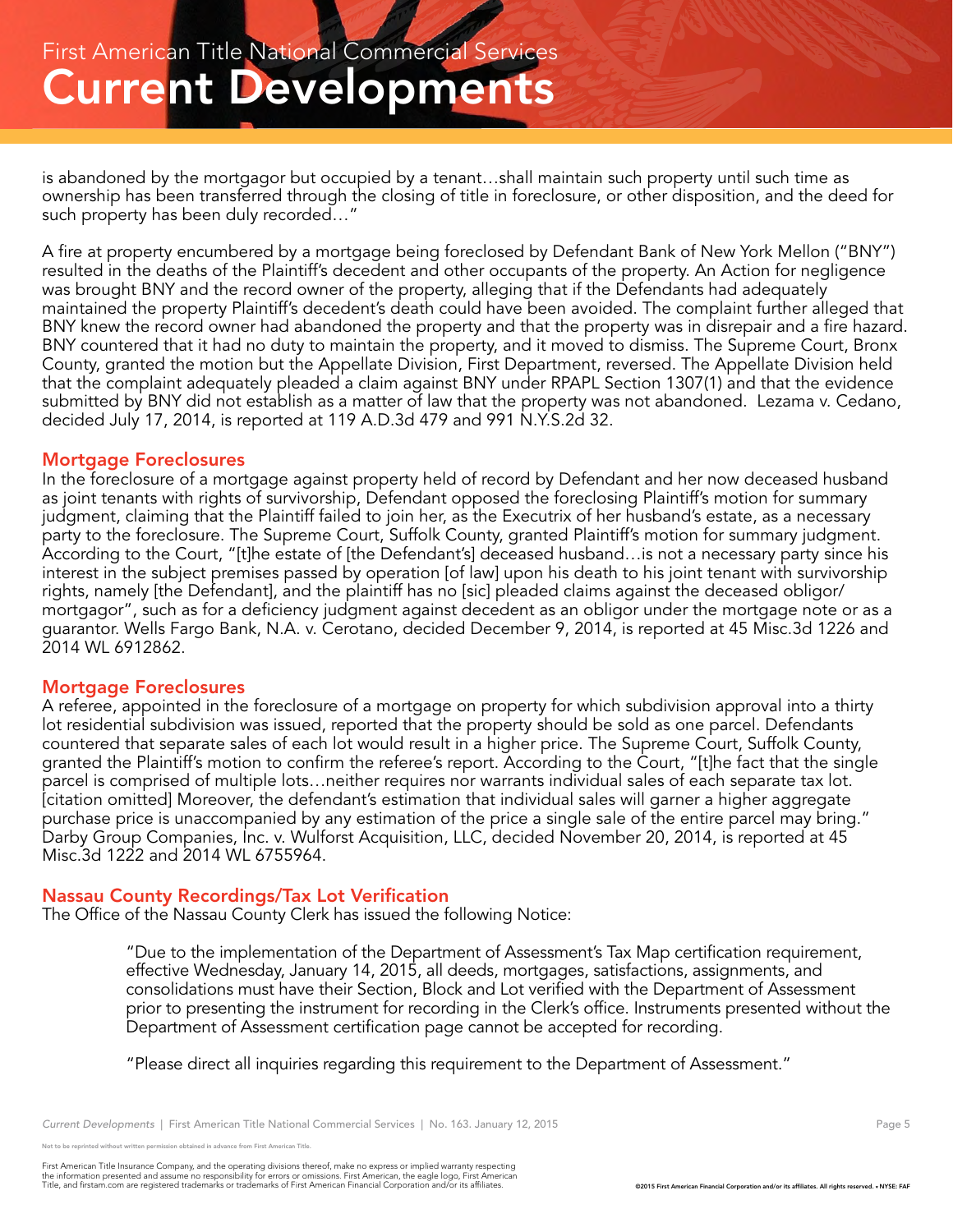#### NYC Recordings/Transfer Tax Forms

New York State's Combined Real Estate Transfer Tax Return, Credit Line Mortgage Certificate, and Certification of Exemption from the Payment of Estimated Personal Income Tax ("TP-584") and New York City's Real Property Transfer Tax Return ("RPT") require the entry of an Employer Identification Number or a Social Security Number for each Transferor and Transferee. The New York City Register has advised the New York State Land Title Association that her offices will continue to accept returns with only one transferor's EIN or SSN, provided that (a) there is one valid EIN or SSN, and (b) "9s" are entered for the party without an EIN or SSN. However, an affidavit must accompany the return, signed by the party without the EIN or SSN or by an attorney, stating the reason that the required EIN or SSN is not available. The City Register advised that the affidavit will be subject to review.

#### Notice of Pendency

In a decision dated May 23, 2013, the Supreme Court, Kings County, ruled that Plaintiff's wrongful filing of a notice of pendency and commencement of a frivolous Action for the specific performance of a purported contract of sale prevented Defendant from closing on a sale of its real property in 2012. The Court held that Defendant was entitled to recover from Plaintiff \$268,784.99 for Defendant's increased capital gains tax liability, incurred due to the delay until 2013 in selling the property because of the Fling and Action, and \$88,471.27 for legal fees incurred by Defendant to oppose Plaintiff's frivolous claims, to discharge the notice of pendency, and to obtain the Order dismissing the Action, together with any interest from the date determined by a special referee and costs and disbursements. J Group Holdings I LLC v. Michem Properties, Inc., decided September 29, 2014, 2014 NY Slip Op 32792, is posted at http://www.courts.state.ny.us/reporter/pdfs/2014/2014\_32792.pdf

#### Rockland County

The Office of the Rockland County Clerk has issued a notice advising that it "will begin scanning barcodes on RP-5217 [Real Property Transfer Report] forms for electronic transmission to NYS ORPTS [Office of Real Property Tax Services]; therefore "[h]andwritten information will not be accepted." Accordingly, effective February 1, 2015, the County Clerk "will not accept ANY handwritten RP-5217 forms, or forms not completed through the states [sic] PDF download. We will also not accept saved, blank forms that are completed on a typewriter. These do not generate a unique barcode, making the form unable to be scanned." Form RP-5217-PDF can be downloaded for completion on a computer at http://www.tax.ny.gov/research/property/assess/rp5217/index.htm

#### Transfer Tax/REITS

Under Tax Law Section 1402 ("Imposition of tax"), which applies to New York State's Real Estate Transfer Tax, and, as to New York City's Real Property Transfer Tax, under Tax Law Section 1201 ("Taxes administered by cities of one million or more") and Section 11-2102 ("Imposition of tax") of the City's Administrative Code, New York State and New York City transfer taxes are applied to certain "real estate investment trust transfers" at a rate equal to fifty percent of the otherwise applicable rate. Chapter 500 of the Laws of 2014 has extended the date to which the reduced tax rates may apply when a conveyance of real property is made to an existing REIT from September 1, 2014 to September 1, 2017. Assembly Bill 9394/Senate Bill 7208 is posted at http://assembly.state.ny.us/leg/?default\_fld=&bn=A09394&term=2013&Summary=Y

#### Transfer Tax/NYC RPTT

Current Developments dated November 2, 2012 reported the decision of the Appellate Division, Second Department, in Trump Village Section 3, Inc. v. City of New York, reported at 952 N.Y.S.2d 65. Trump Village Section 3, Inc. ("Trump Village"), the owner of a residential housing cooperative complex in Brooklyn subject to the Mitchell-Lama housing program, terminated its participation in the program in 2007. Pursuant to Private Housing Law Section 35(3) ("Voluntary dissolution"), Trump Village was "reconstituted" as a private cooperative corporation under the Business Corporation Law by amending its certificate of incorporation. The existing stock certificates were exchanged for new stock certificates, each shareholder holding the same number of shares as before.

*Current Developments* | First American Title National Commercial Services | No. 163. January 12, 2015 **Page 6** Page 6

eprinted without written permission obtained in advance from First American Title.